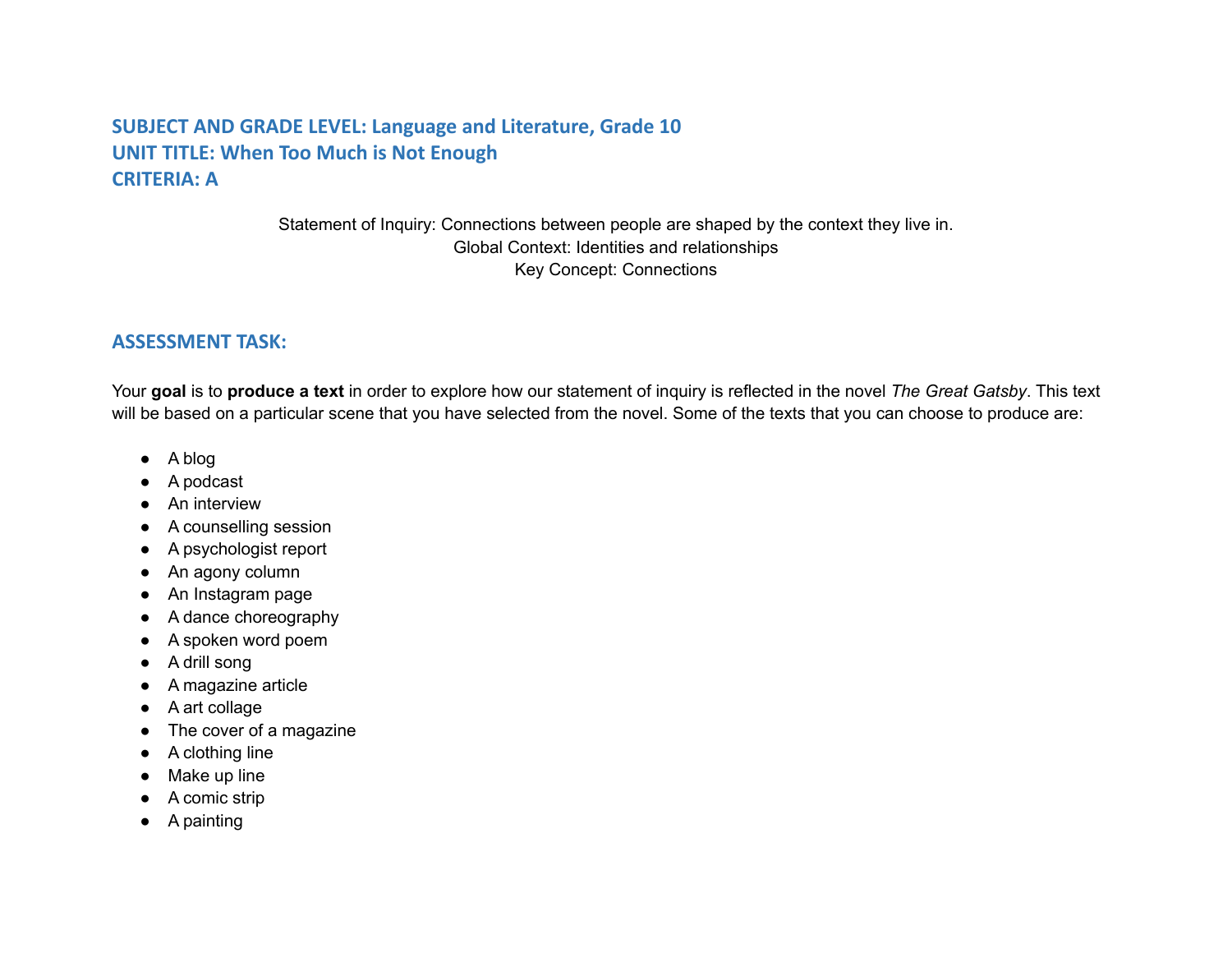## **ASSESSMENT RUBRIC : Criterion A**

**ii. analyse the effects of the creator's choices on an audience**

**iii. justify opinions and ideas, using examples, explanations**

| Level          | <b>Descriptor</b>                                                                                                                                     |
|----------------|-------------------------------------------------------------------------------------------------------------------------------------------------------|
| $\overline{0}$ | You do not reach a standard described by any of the descriptors below                                                                                 |
| $1 - 2$        | You:                                                                                                                                                  |
|                | ii. provide limited analysis of why you have chosen this type of text and how it impacts the audience based on the scene<br>you have selected         |
|                | iii. rarely justify why and how your text includes what is happening in the scene ; explanations are minimal;                                         |
| $3 - 4$        | You:                                                                                                                                                  |
|                | ii. provide <b>adequate</b> analysis of why you have chosen this type of text and how it impacts the audience based on the<br>scene you have selected |
|                | iii. provide some examples and explanations to justify why and how your text includes what is happening in the scene                                  |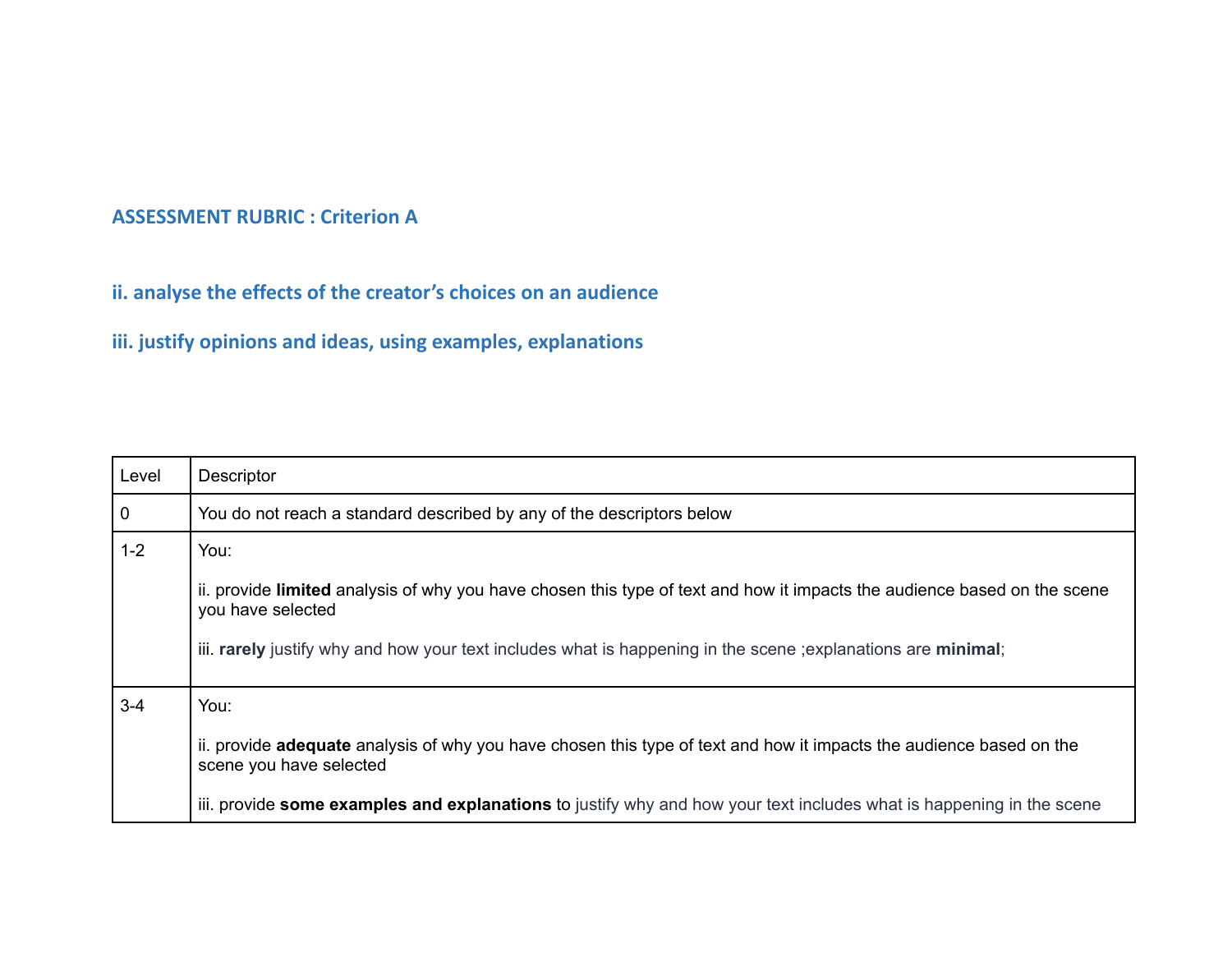| $5-6$ | You:                                                                                                                                                    |
|-------|---------------------------------------------------------------------------------------------------------------------------------------------------------|
|       | ii. provide competent analysis of why you have chosen this type of text and how it impacts the audience based on the<br>scene you have selected         |
|       | iii. provide sufficient examples and explanations to justify why and how your text includes what is happening in the<br>scene                           |
| $7-8$ | You:                                                                                                                                                    |
|       | ii. provide <b>perceptive</b> analysis of why you have chosen this type of text and how it impacts the audience based on the<br>scene you have selected |
|       | iii. provide detailed justification and thorough explanation to show why and how your text includes what is happening<br>in the scene                   |

# **ASSESSMENT RUBRIC : Criterion C**

**i. produce texts that demonstrate thought and imagination while exploring new perspectives and ideas arising from personal engagement with the creative process**

| Level   | Descriptor                                                                                                                |
|---------|---------------------------------------------------------------------------------------------------------------------------|
| l 0     | You do not reach a standard described by any of the descriptors below.                                                    |
| $1 - 2$ | i. Your text shows that you haven't planned and thought about your scene selection carefully; the text indicates that the |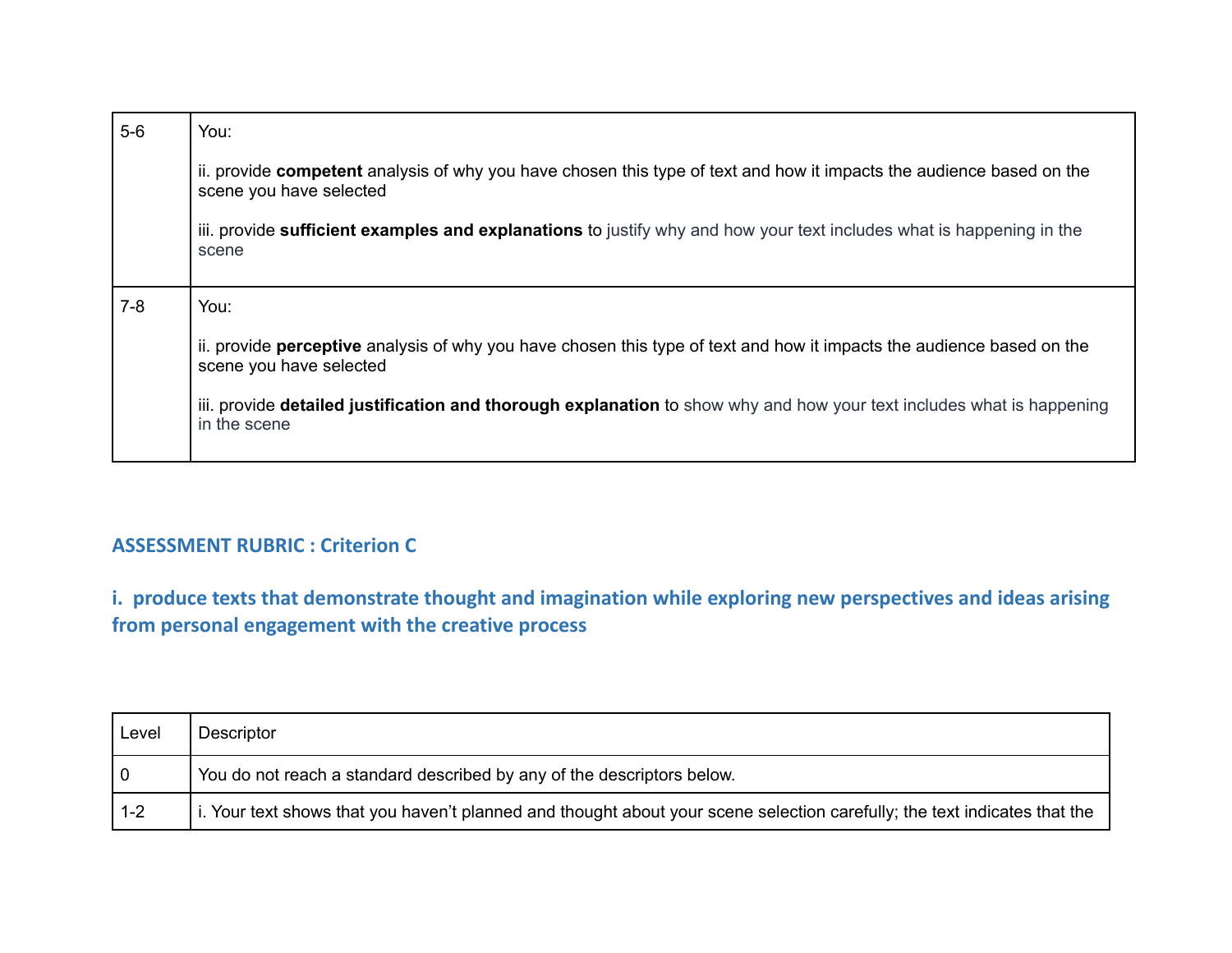|         | key moments in the scene have not been used with thought, imagination and sensitivity to explore how the<br>relationships between the characters are shaped by their context(s).                                                                                                                                                                      |
|---------|-------------------------------------------------------------------------------------------------------------------------------------------------------------------------------------------------------------------------------------------------------------------------------------------------------------------------------------------------------|
| $3 - 4$ | i. Your text shows that you have planned and thought about your scene selection with some attention to details; the text<br>sometimes indicates that the key moments in the scene have been used with thought, imagination and sensitivity to<br>explore how the relationships between the characters are shaped by their context(s).                 |
| $5-6$   | i. Your text shows that you have planned and thought about your scene selection with attention to specific details; the<br>text indicates that the key moments in the scene have been used with thought, imagination and sensitivity to explore<br>how the relationships between the characters are shaped by their context(s), but not consistently. |
| $7-8$   | i. Your text shows that you have carefully planned and thought about your scene selection; the details you provide<br>indicate a perceptive understanding of the key moments in the scene which are used with thought, imagination and<br>sensitivity to explore how the relationships between the characters are shaped by their context(s).         |

### **COMMAND TERMS:**

- **1. Analyse**
- **2. Justify**
- **3. Explain**
- **4. Create**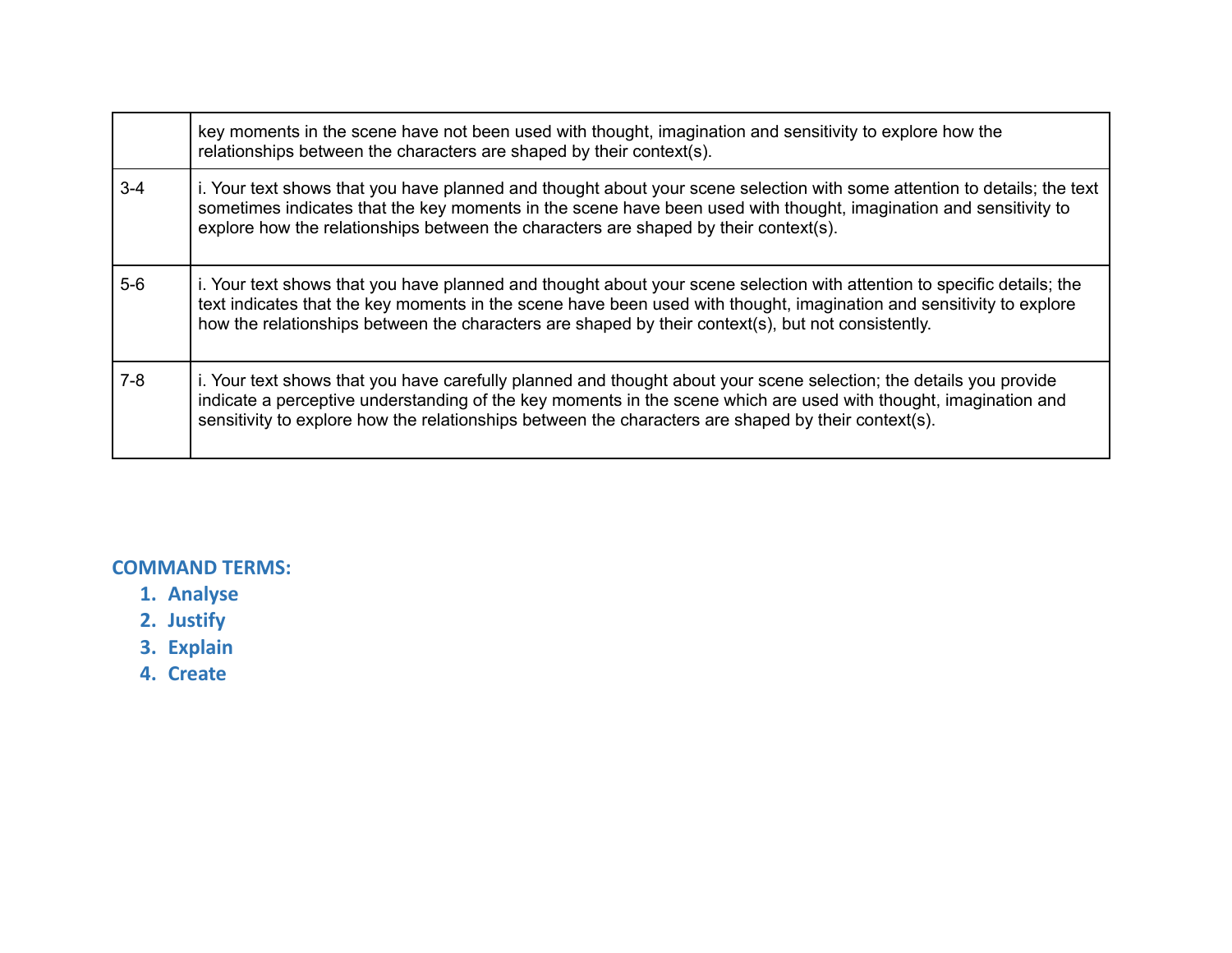### **The text: a letter**

Gatsby is writing this **letter** after the night of the accident during which Mirtle gets killed and after Daisy had chosen Tom.

### My dearest Daisy,

How does one reveal his heart? How does one find the courage to reveal the truth? How does one make peace with the past? The answer is only one: through love and love only.

It is my love for you that has conquered my fear, the fear of letting you see the real me and my journey from James Gatz to your Jay Gatsby, the only one you know, my love.

Daisy, my darling, you see, I haven't always been what you got to know 5 years on from our first meeting. Even then I let you believe that I was something that I wasn't. I was too afraid to lose you. I hope you will forgive this love… Now that I have lost, I have no fear anymore… I only want to tell the truth, so please allow me.

My legal name, James Gatz, belonged to someone who spent his days digging for clams and fishing salmon along the south shore of Lake Superior. I did anything that allowed me to provide for myself. I knew women early and I was spoiled by their attention. However, this didn't pay me any compliment. My heart was in a different kind of turmoil, I was ferociously looking for something different, bigger, more glorious. You see, my darling, I never belonged in the world I was thrown into by the unkind hands of destiny and I was determined to unshackle my life from such decisions.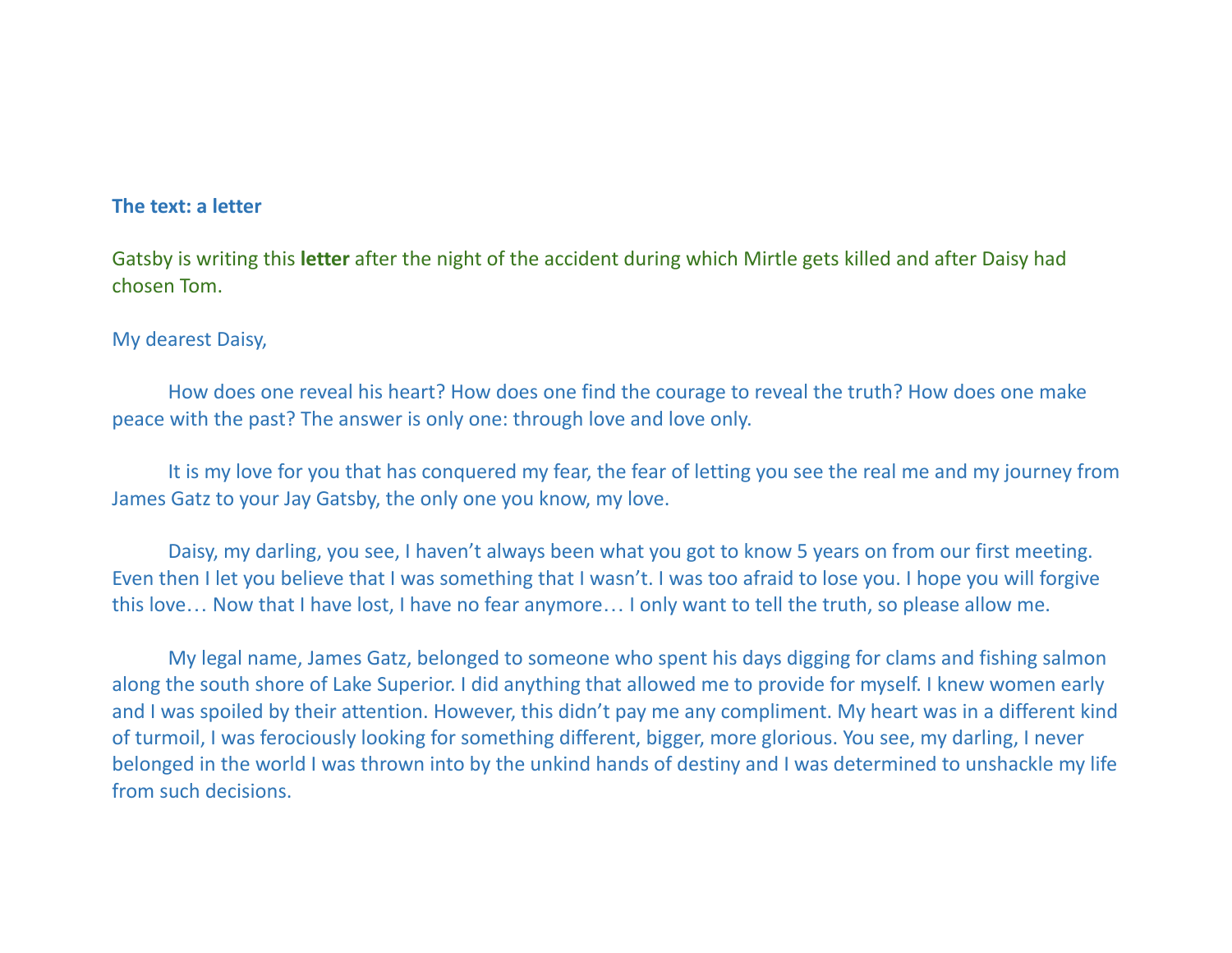I started listening to the drums of my own heart and after spending 2 weeks as a janitor at a small Lutheran college in St. Olaf in southern Minnesota, I came back home where I finally met my fate in the person of Dan Cody who dropped the anchor of his yacht Tuolomee, on the shores of Lake Superior.

I saw it, Daisy, I saw it in all its magnificence, beauty and glory: my future life, and it was going to start with me stepping on that yacht. That was also the moment when my name changed. I was seventeen. Cody must have seen my fire and determination too because when he and Tuolomee left for the Barbary Coast, I was on it too. We sailed for 5 years and I did everything that needed to be done. I learnt and I grew and I gained Cody's trust. When certain circumstances led us to Boston and a certain Ella Kayne came on board, Cody left and one week later he was no more. The inheritance that Cody had promised me was taken away by some legal device that was used against me. However, I was left with something priceless, and that was everything I learnt.

It was this, my love, that has put me in a position where I could hope and dream that you will be mine. Forgive my naivety, my foolishness, my… all. I have dared to love, Daisy, and dare I not anymore.

Forever yours, J.G

**Possible script for your analysis:**

For my text, I have chosen a letter that Gatsby is writing to Daisy after the night of the accident when Myrtle is killed but also after Daisy chooses Tom over Gatsby. I have chosen this text because a letter is an intimate way to show your feelings and it gives the audience a chance to see a Gatsby that, at the point he reached in his journey, he needs to reveal the truth about himself. Throughout the novel, Gatsby hides his real self and now, in the aftermath of Daisy's rejection when he has nothing more to lose, I thought it would be the right moment for him to come to terms with himself and his own past. As the end of the novel tells us, we cannot escape the past but I think we can if we truly embrace it rather than fight it. Therefore, I wanted to give the character this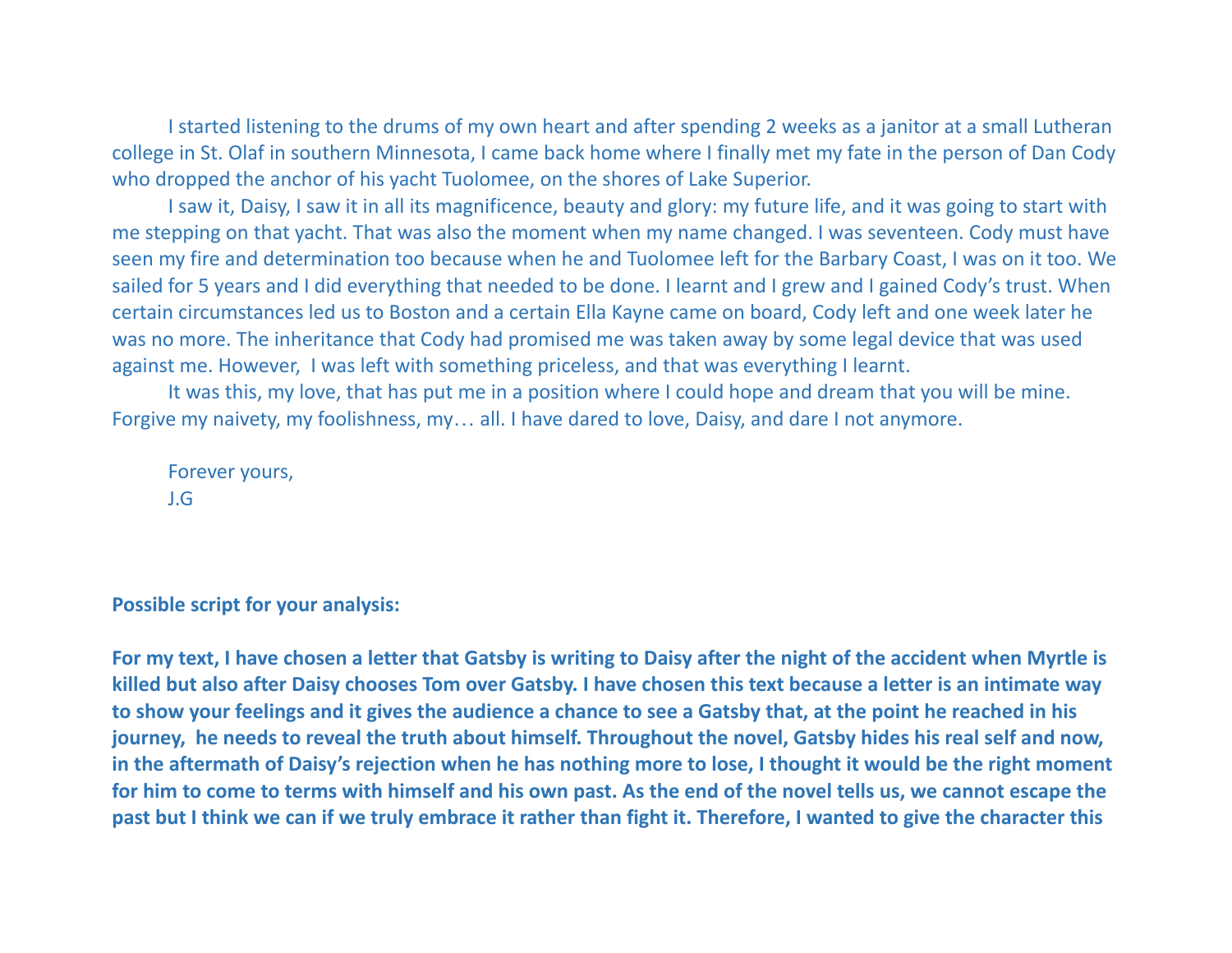chance. His letter to Daisy is a way of finding the courage to finally and fully look at and accept himself and getting the audience to empathise with his journey. This is why the beginning of my letter shows Gatsby ready **for his confession, externalising his feelings and asking for forgiveness: "**How does one reveal his heart? How does one find the courage to reveal the truth? How does one make peace with the past? The answer is only one: through love and love only. … I hope you will forgive this love… Now that I have lost, I have no fear anymore… I only want to tell the truth, so please allow me."

My text also includes all the relevant details from my scene: his legal name, how he supported himself, the different jobs he did, the attention that he received from women, how he met Cody and travelled with him for 5 years and learnt everything that helped him create Jay Gatsby. More importantly, I have used this information to show how Gatsby didn't feel he belonged in his world. His dreams were bigger and his heart was yearning for something extraordinary. To achieve this, I have included powerful words, some from the scene and some mine, to make the audience understand and feel the fire that was burning inside the character's heart and his **strength and determination to change the course of his destiny. A few examples are: "**listening to the drums of my own heart" "turmoil", "ferociously looking for something different, bigger, more glorious", "I never belonged in the world I was thrown into by the unkind hands of destiny", "I was determined to unshackle my life from such decisions. "

Moreover, I chose to end the letter with his initials, J.G, and not James Gatz or Jay Gastby. This is because I wa1nted my audience to think who is actually writing the letter at this point in the novel. Is it James, Jay or a **mix of the two?**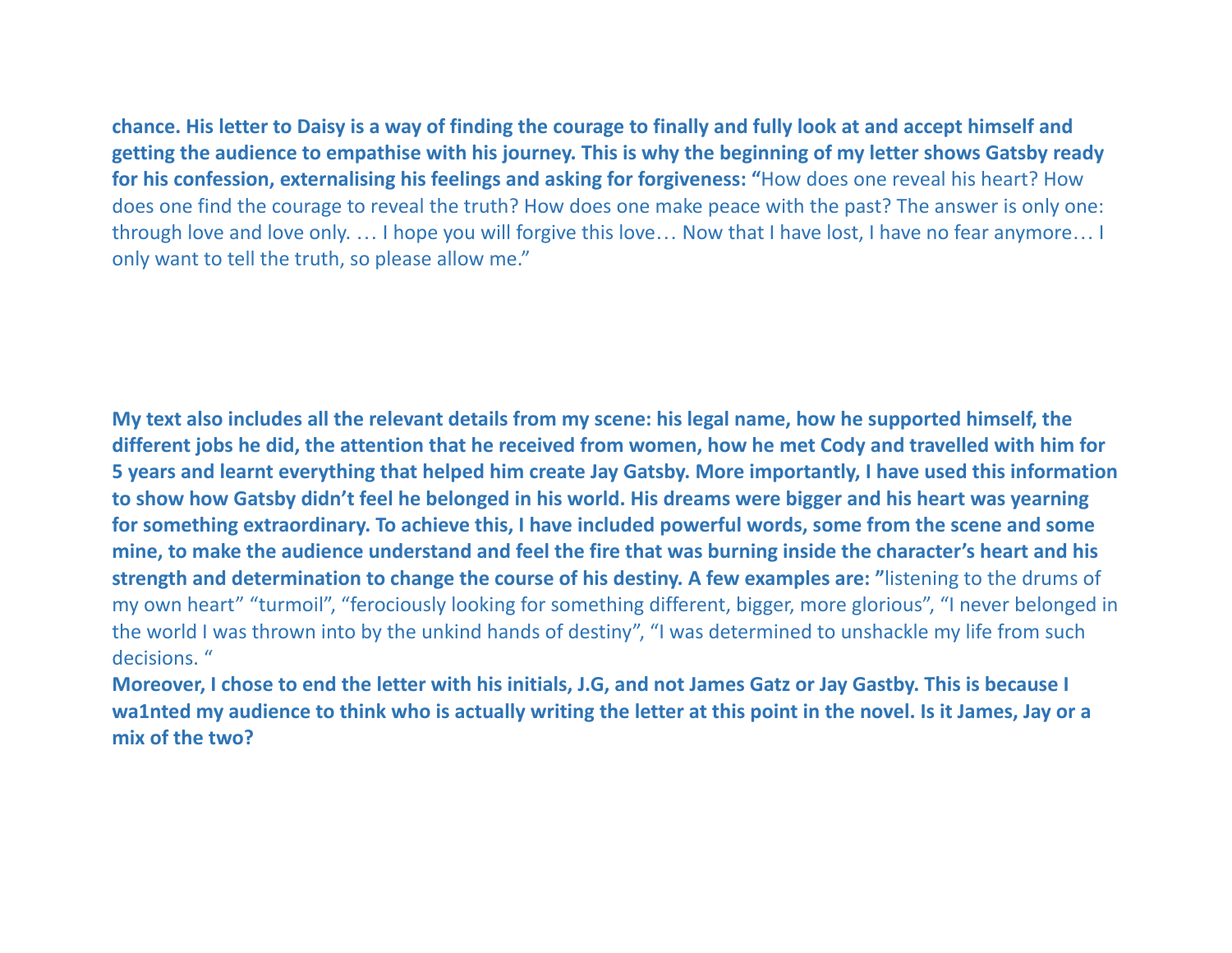Overall, I have tried to give the audience a chance to see a different side of Gatsby's character, the one that is finally ready to embrace the truth, but also to show the power, fortitude and courage that it took for him to **turn James Gatz into Jay Gatsby.**

**Steps for writing your analysis script:**

- **1. Introduce your text type and why you chose it**
- **2. Explain how your text impacts the audience**
- **3. Connect your explanation to the rest of the novel**
- **4. Provide relevant details from the scene and how you used them in your text**
- 5. Make specific references to the language or visual choices you have made and how they impact the **audience**
- **6. Conclude with that you have tried to capture and the impact it has on the audience**

**For visual choices you should refer to:**

- **- Composition (what is in the picture)**
- **- Background, foreground**
- **- Colour**
- **- Shadows (if any)**
- **- Position of people/objects in the image**
- **- Symbolism (what in the image acts as a symbol?)**